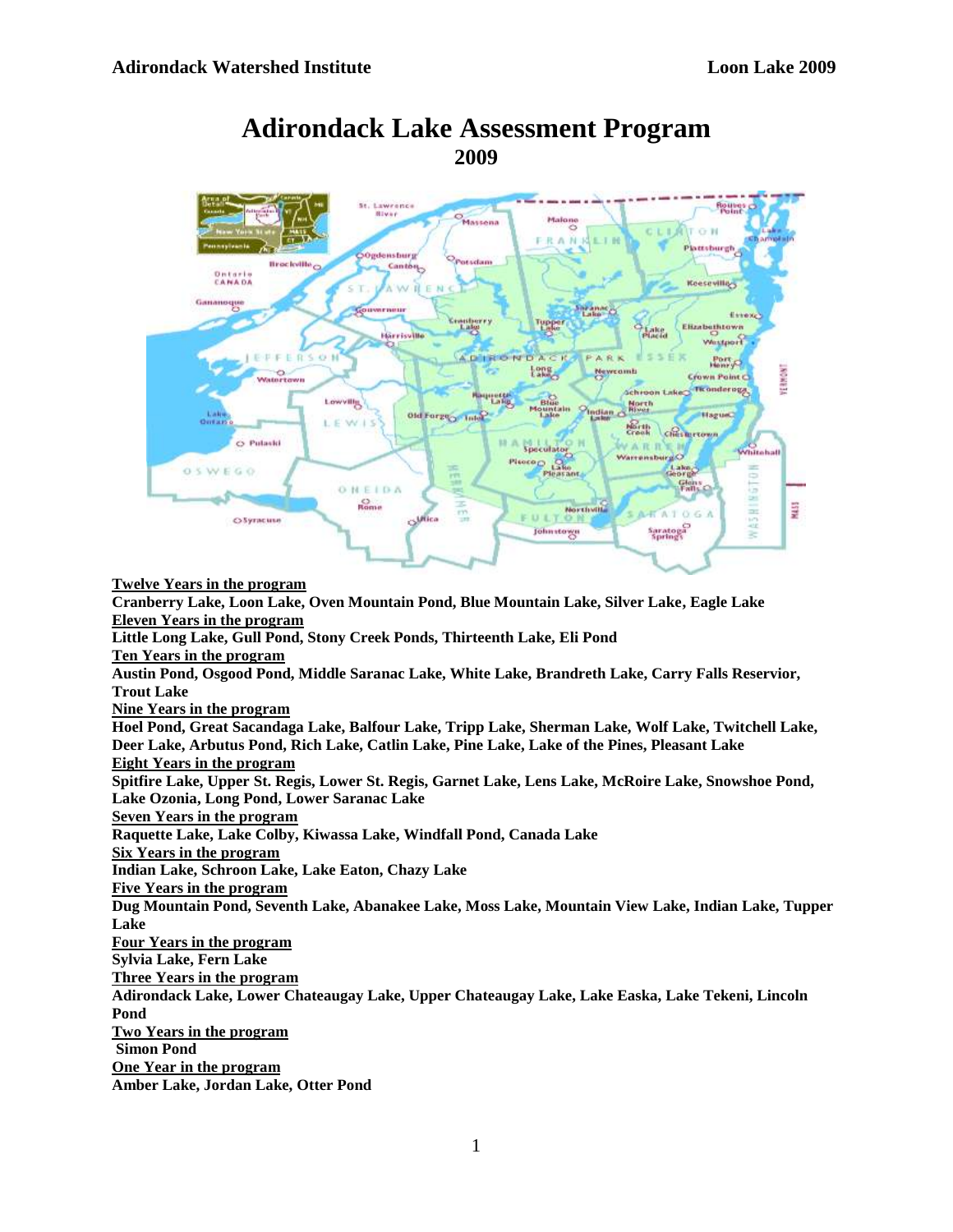# Adirondack Lake

# *Assessment Program*

# **Loon Lake**

# **Summer 2009**

*January 2010*

# **Author**

**Michael De Angelo**

# **Project Participants**

*Michael De Angelo, Environmental Chemist, Executive Director of the AWI* Lisa De Angelo, Environmental Technician, AWI Joshua Wilson, Conservation Director of the RCPA

Prepared by:

The Adirondack Watershed Institute at Paul Smith's College P.O. Box 244, Paul Smiths, NY 12970-0244 Phone: 518-327-6270; Fax: 518-327-6369; E-mail: mdeangelo@paulsmiths.edu

# Program Management by:

Protect the Adirondacks 8 Academy Street, P.O. Box 1180, Saranac Lake, NY 12983 Phone: 518-891-1002

© The Adirondack Watershed Institute 2010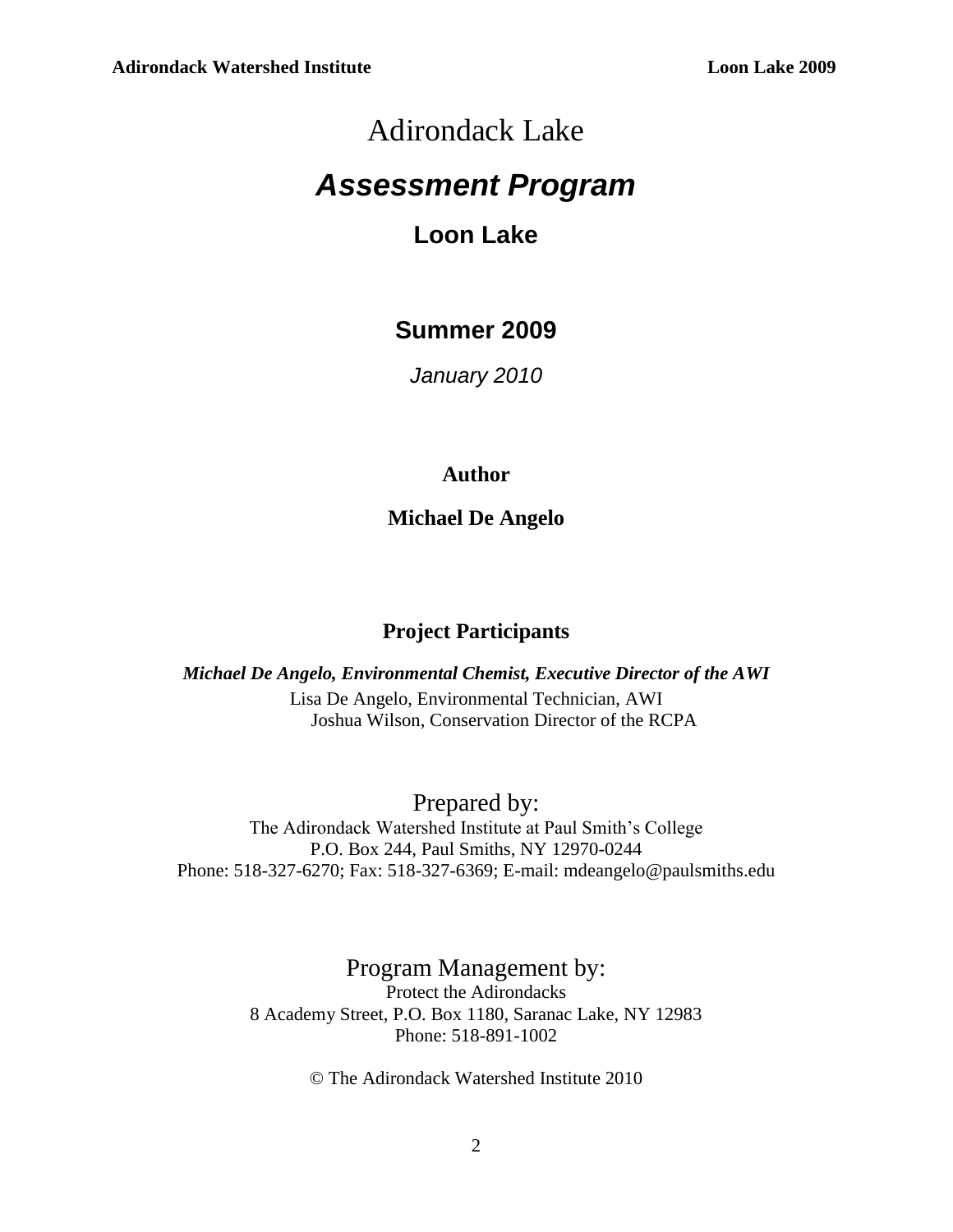#### **Adirondack Watershed Institute Loon Lake 2009** Loon Lake 2009

## **Introduction**

The Adirondack Lake Assessment Program is a volunteer monitoring program established by the Residents' Committee to Protect the Adirondacks (RCPA) and the Adirondack Watershed Institute (AWI). The program is now in its' twelfth year. The program was established to help develop a current database of water quality in Adirondack lakes and ponds. There were 69 participating lakes in the program in 2009.

## **Methodology**

Each month participants (trained by AWI staff) measured transparency with a secchi disk and collected a 2-meter composite of lake water for chlorophyll-a analysis and a separate 2-meter composite for total phosphorus and other chemical analyses. The participants filtered the chlorophyll-a sample prior to storage. Both the chlorophyll-a filter and water chemistry samples were frozen for transport to the laboratory at Paul Smith's College.

In addition to the volunteer samples, AWI staff sampled water quality parameters in most of the participating lakes as time and weather allowed. In most instances, a 2-meter composite of lake water was collected for chlorophyll-a analysis. Samples were also collected at depths of 1.5 meters from the surface (epilimnion) and within 1.5 meters of the bottom (hypolimnion) for chemical analysis. Once collected, samples were stored in a cooler and transported to the laboratory at Paul Smith's College.

All samples were analyzed AWI staff in the Paul Smith's College laboratory using the methods detailed in *Standard Methods for the Examination of Water and Wastewater, 21 st edition* (Greenberg, *et al*, 2005). Volunteer samples were analyzed for pH, alkalinity, conductivity, color, nitrate, chlorophyll a and total phosphorus concentrations. Samples taken by AWI staff were analyzed for the same parameters, as well as for calcium, chloride, and aluminum concentrations.

## **Results Summary**

Loon Lake was sampled three times by volunteers in the North Basin in 2009. Samples were collected on the following dates: 6/14/09, 7/31/09, and 9/06/09. Loon Lake was sampled three times by volunteers in the South Basin in 2009. Samples were collected on the following dates: 6/14/09, 7/31/09, and 9/06/09. Results for 2009 are presented in Appendix A and will be discussed in the following sections. Results are presented as concentrations in milligrams per liter (mg/L) or its equivalent of parts per million (ppm) and micrograms per liter ( $\mu$ g/L) or its equivalent of parts per billion (ppb).

 $1 \text{ mg/L} = 1 \text{ ppm}; 1 \text{ µg/L} = 1 \text{ ppb}; 1 \text{ ppm} = 1000 \text{ ppb}.$ 

Adirondack lakes are subject to the effects of acidic precipitation (i.e., snow, rain). A waterbody's susceptibility to acid producing ions is assessed by measuring pH, alkalinity, calcium concentrations, and the Calcite Saturation Index (CSI). These parameters define both the acidity of the water and its buffering capacity. Based on the results of the 2009 Adirondack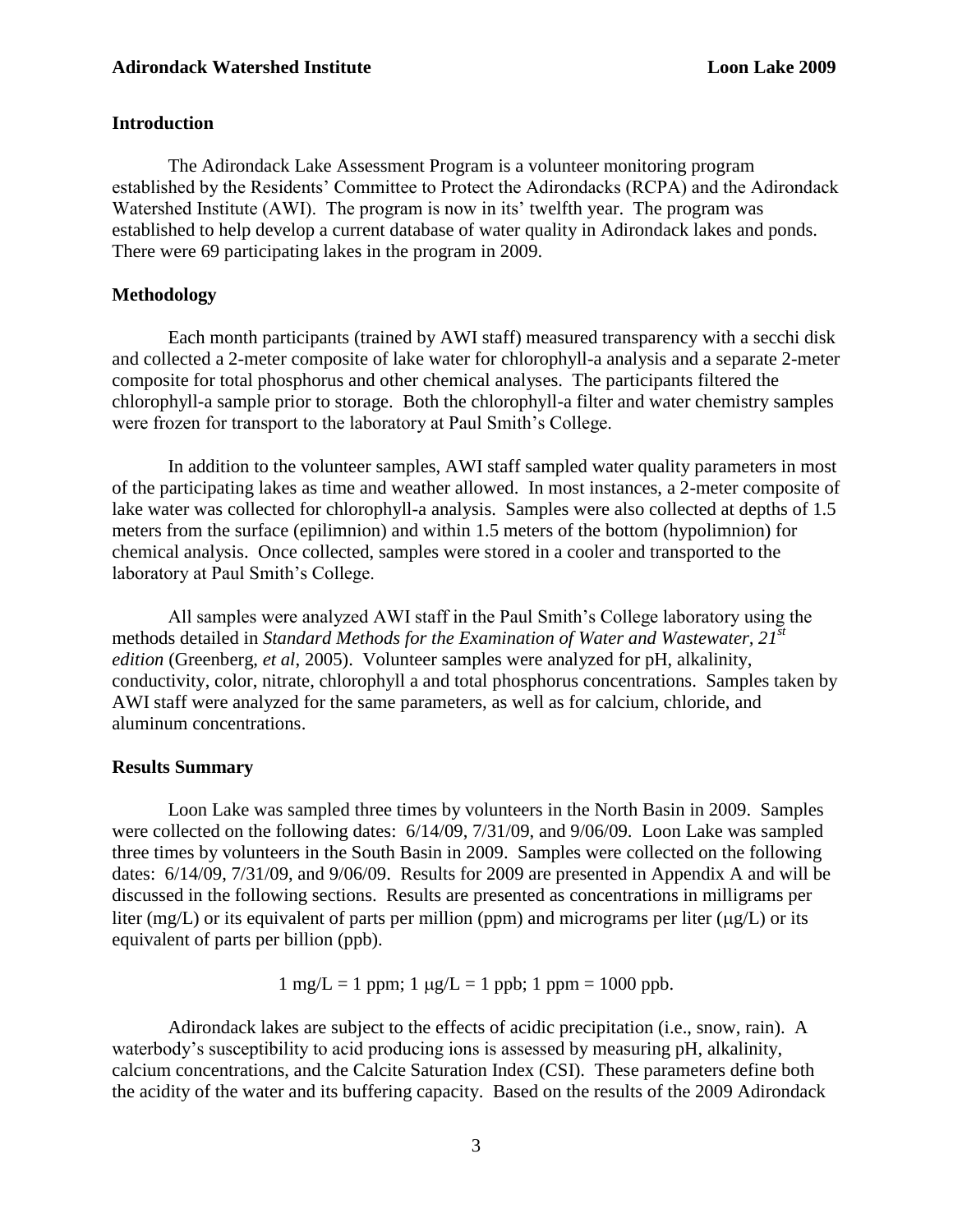#### **Adirondack Watershed Institute Loon Lake 2009 Loon Lake 2009**

Lake Assessment program, Loon Lake's acidity status is considered to be satisfactory, with a low sensitivity to further acidic inputs.

Limnologists, the scientists who study bodies of fresh water, classify lake health (trophic status) into three main categories: oligotrophic, mesotrophic, and eutrophic. The trophic status of a lake is determined by measuring the level of three basic water quality parameters: total phosphorus, chlorophyll-a, and secchi disk transparency. These parameters will be defined in the sections that follow. Oligotrophic lakes are characterized as having low levels of total phosphorus, and, as a consequence, low levels of chlorophyll-a and high transparencies. Eutrophic lakes have high levels of total phosphorus and chlorophyll-a, and, as a consequence, low transparencies. Mesotrophic lakes have moderate levels of all three of these water quality parameters. Based upon the results of the 2009 Adirondack Lake Assessment Program, Loon Lake is considered to be late oligotrophic.

# **PH**

The pH level is a measure of acidity (concentration of hydrogen ions in water), reported in standard units on a logarithmic scale that ranges from 1 to 14. On the pH scale, 7 is neutral, lower values are more acidic, and higher numbers are more basic. In general, pH values between 6.0 and 8.0 are considered optimal for the maintenance of a healthy lake ecosystem. Many species of fish and amphibians have difficulty with growth and reproduction when pH levels fall below 5.5 standard units. Lake acidification status can be assessed from pH as follows:

| $pH$ less than 5.0         | Critical or Impaired            |
|----------------------------|---------------------------------|
| pH between $5.0$ and $6.0$ | <b>Endangered or Threatened</b> |
| pH greater than 6.0        | Satisfactory or Acceptable      |

The pH in the upper water of Loon Lake ranged from 6.90 to 7.04. The average pH was 6.98 in the North Basin. The average pH in the South basin was very similar at 6.88. Based solely on pH, Loon Lake's acidity levels should be considered satisfactory.

#### **Alkalinity**

Alkalinity (acid neutralizing capacity) is a measure of the buffering capacity of water, and in lake ecosystems refers to the ability of a lake to absorb or withstand acidic inputs. In the northeast, most lakes have low alkalinities, which mean they are sensitive to the effects of acidic precipitation. This is a particular concern during the spring when large amounts of low pH snowmelt runs into lakes with little to no contact with the soil's natural buffering agents. Alkalinity is reported in milligrams per liter  $(mg/L)$  or microequivelents per liter ( $\mu$ eq/L). Typical summer concentrations of alkalinity in northeastern lakes are around 10 mg/l (200  $\mu$ eq/L).

Lake acidification status can be assessed from alkalinity as follows:

| Alkalinity less than 0 ppm      |  |
|---------------------------------|--|
| Alkalinity between 0 and 2 ppm  |  |
| Alkalinity between 2 and 10 ppm |  |

Acidified Extremely sensitive Moderately sensitive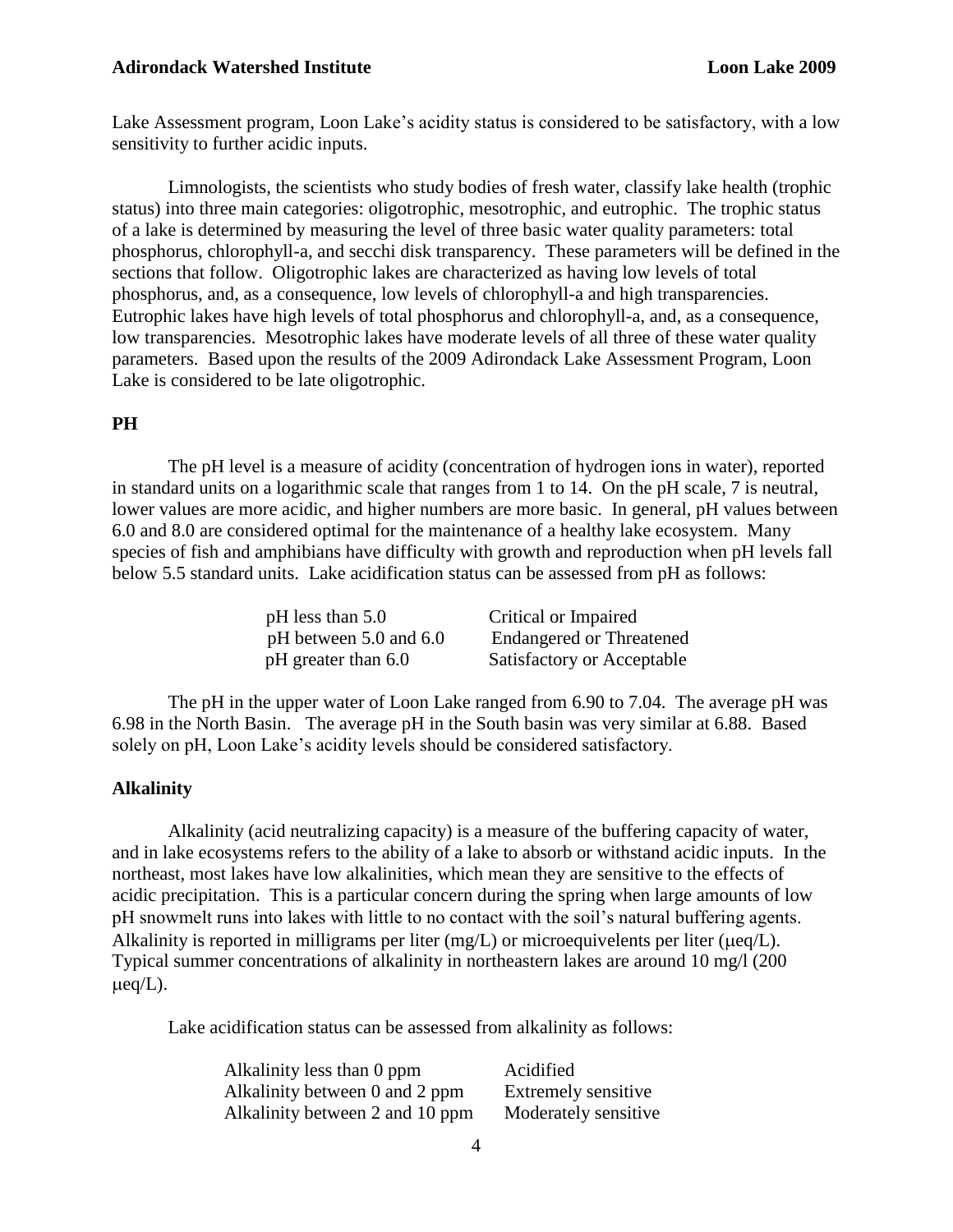Alkalinity between 10 and 25 ppm Low sensitivity Alkalinity greater than 25 ppm Not sensitive

The alkalinity of the upper water of Loon Lake ranged from 20.2 ppm to 21.4 ppm. The average alkalinity was 20.9 ppm in the North Basin. The average alkalinity for the South Basin was a similar 20.2 ppm. These values indicate that Loon Lake has a low sensitivity to acidification.

# **Calcium**

Calcium is one of the buffering materials that occur naturally in the environment. However, it is often in short supply in Adirondack lakes and ponds, making these bodies of water susceptible to acidification by acid precipitation. Calcium concentrations provide information on the buffering capacity of that lake, and can assist in determining the timing and dosage for acid mitigation (liming) activities. Adirondack lakes containing less than 2.5 ppm of calcium are considered to be sensitive to acidification.

The calcium in the upper water of Loon Lake was 4.57 ppm in 2009 in the North Basin and a similar 4.39 in the South Basin. This suggests that Loon Lake may currently not be sensitive to acidification.

#### **Calcite Saturation Index**

The Calcite Saturation Index (CSI) is another method that is used to determine the sensitivity of a lake to acidification. High CSI values are indicative of increasing sensitivity to acidic inputs. CSI is calculated using the following formula:

> *Ca Alk*   $CSI = - log<sub>10</sub> 40000 - log<sub>10</sub> 50000 - pH + 2$

Where  $Ca = Ca$  calcium level of water sample in ppm or mg/L  $Alk = Alkalinity$  of the water sample in ppm or mg/L  $pH = pH$  of the water sample in standard units

Lake sensitivity to acidic inputs is assessed from CSI as follows:

| CSI greater than 4  | Very vulnerable to acidic inputs       |
|---------------------|----------------------------------------|
| CSI between $3 & 4$ | Moderately vulnerable to acidic inputs |
| CSI less than 3     | Low vulnerability to acidic inputs     |

 CSI values for Loon Lake were found to be 2.30 in the sample taken from the upper water in the North Basin, and 2.50 in the sample taken from the upper water in the South Basin in 2009. These values classify Loon Lake as having low vulnerability to further acidic inputs.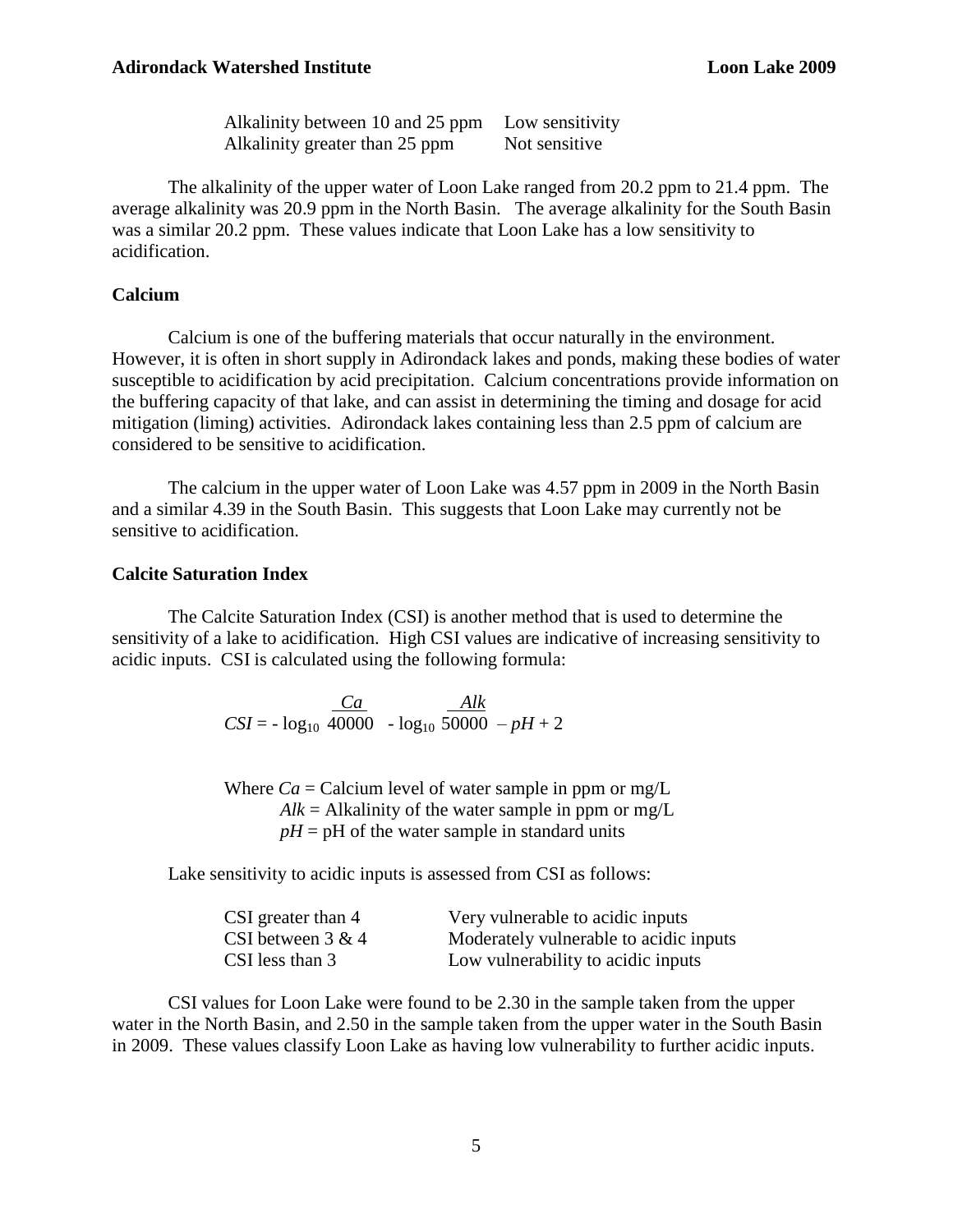# **Total Phosphorus**

Phosphorus is one of the three essential nutrients for life, and in northeastern lakes, it is often the controlling, or limiting, nutrient in lake productivity. Total phosphorus is a measure of all forms of phosphorus, both organic and inorganic. Total phosphorus concentrations are directly related to the trophic status (water quality conditions) of a lake. Excessive amounts of phosphorus can lead to algae blooms and a loss of dissolved oxygen within the lake. Surface water (epilimnion) concentrations of total phosphorus less than 10 ppb are associated with oligotrophic (clean, clear water) conditions. Concentrations greater than 25 ppb are associated with eutrophic (nutrient-rich) conditions.

The total phosphorus in the upper water of Loon Lake ranged from 7 ppb to 8 ppb. The average concentration was 7.7 ppb in the North Basin. The average concentration was a little higher 8.7 ppb in the South Basin. This total phosphorous average value would classify Loon Lake as an oligotrophic lake.

# **Chlorophyll-a**

Chlorophyll-a is the green pigment in plants used for photosynthesis, and measuring it provides information on the amount of algae (microscopic plants) in lakes. Chlorophyll-a concentrations are also used to classify a lakes trophic status. Concentrations less than 2 ppb are associated with oligotrophic conditions and those greater than 8 ppb are associated with eutrophic conditions.

The chlorophyll-a concentrations in the upper water of Loon Lake ranged from 1.09 ppb to 1.62 ppb. The average concentration was 1.35 ppb in the North Basin. The average concentration was a little higher 1.74 ppb in the South Basin. This is indicative of oligotrophic conditions in the North and South Basin.

# **Secchi Disk Transparency**

Transparency is a measure of water clarity in lakes and ponds. It is determined by lowering a 20 cm black and white disk (Secchi) into a lake to the depth where it is no longer visible from the surface. This depth is then recorded in meters. Since algae are the main determinant of water clarity in non-stained, low turbidity (suspended silt) lakes, transparency is also used as an indicator of the trophic status of a body of water. Secchi disk transparencies greater than 4.6 meters (15.1 feet) are associated with oligotrophic conditions, while values less than 2 meters (6.6 feet) are associated with eutrophic conditions (DEC & FOLA, 1990).

Secchi disk transparency in Loon Lake in the North Basin ranged from 6.6 to 7.8 meters and averaged 7.13 meters. Secchi disk transparency in Loon Lake in the South Basin averaged a little lower 6.13 meters. These values would classify Loon Lake in both basins as an oligotrophic lake.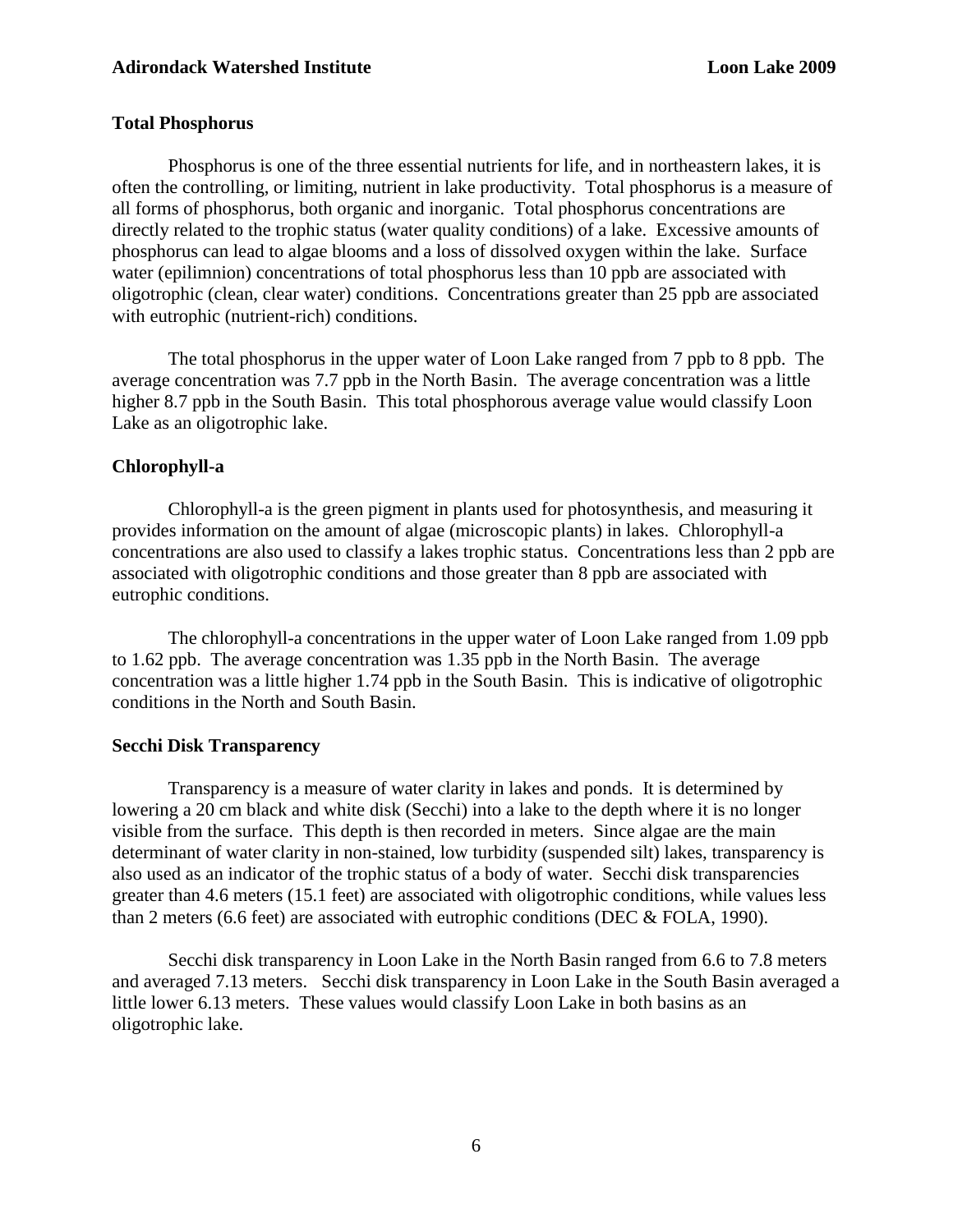#### **Adirondack Watershed Institute Loon Lake 2009** Loon Lake 2009

## **Nitrate**

Nitrogen is another essential nutrient for life. Nitrate is an inorganic form of nitrogen that is naturally occurring in the environment. It is also a component of atmospheric pollution. Nitrogen concentrations are usually less than 1 ppm in most lakes. Elevated levels of nitrate concentration may be indicative of lake acidification or wastewater pollution.

The nitrate in the upper water of Loon Lake was found to be 0.10 ppm on all three sampling occasions. The average nitrate concentration was 0.07 ppm in the South Basin.

#### **Chloride**

Chloride is an anion that occurs naturally in surface waters, though typically in low concentrations. Background concentrations of chloride in Adirondack Lakes are usually less than 1 ppm. Chloride levels 10 ppm and higher is usually indicative of pollution and, if sustained, can alter the distribution and abundance of aquatic plant and animal species. The primary sources of additional chloride in Adirondack lakes are road salt (from winter road deicing) and wastewater (usually from faulty septic systems). The most salt impacted waters in the Adirondacks usually have chloride concentrations of 100 ppm or less.

The chloride in the upper water of Loon Lake was a very low 5.0 ppm in 2009 in the North Basin and a similar 4.0 ppm chloride in the South Basin.

#### **Conductivity**

Conductivity is a measure of the ability of water to conduct electric current, and will increase as dissolved minerals build up within a body of water. As a result, conductivity is also an indirect measure of the number of ions in solution, mostly as inorganic substances. High conductivity values (greater than 50  $\mu$ ohms/cm) may be indicative of pollution by road salt runoff or faulty septic systems. Conductivities may be naturally high in water that drains from bogs or marshes. Eutrophic lakes often have conductivities near 100  $\mu$ ohms/cm, but may not be characterized by pollution inputs. Clean, clear-water lakes in our region typically have conductivities up to 30 µohms/cm, but values less than 50 µohms/cm are considered normal.

The conductivity in the upper water of Loon Lake ranged from 41.1 µohms/cm to 46.4 uohms/cm. The average conductivity was 44.4 µohms/cm in the North Basin. The average conductivity was a similar  $41.5 \mu$ ohms/cm in the South Basin.

## **Color**

The color of water is affected by both dissolved (e.g., metallic ions, organic acids) and suspended (e.g., silt and plant pigments) materials. Water samples are collected and compared to a set of standardized chloroplatinate solutions in order to assess the degree of coloration. The measurement of color is usually used in lake classification to describe the degree to which the water body is stained due to the accumulation of organic acids. The standard for drinking water color, as set by the United States Environmental Protection Agency (US EPA) using the platinum-cobalt method, is 15 Pt-Co. However, dystrophic lakes (heavily stained, often the color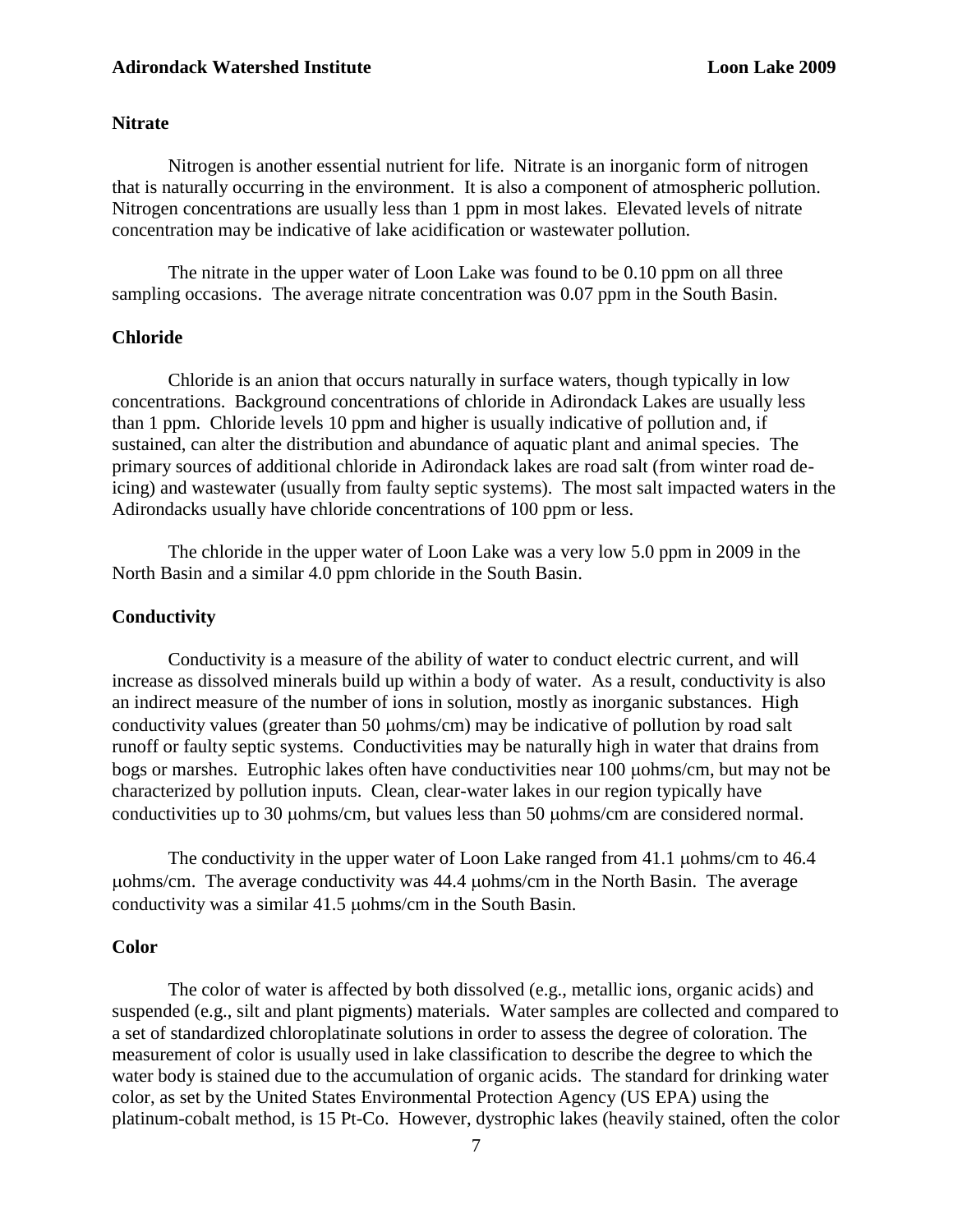#### **Adirondack Watershed Institute Loon Lake 2009**

of tea) are common in this part of the country, and are usually found in areas with poorly drained soils and large amounts of coniferous vegetation (i.e., pines, spruce, hemlock). Dystrophic lakes usually have color values upwards of 75 Pt-Co.

Color can often be used as a possible index of organic acid content since higher amounts of total organic carbon (TOC) are usually found in colored waters. TOC is important because it can bond with aluminum in water, locking it up within the aquatic system and resulting in possible toxicity to fish (see Aluminum).

The color in the upper water of Loon Lake ranged from 8 Pt-Co to 19 Pt-Co. The average color was 14.3 Pt-Co in the North Basin. The average color was a little higher 21.7 Pt-Co in the South Basin.

## **Aluminum**

Aluminum is one of the most abundant elements found within the earth's crust. Acidic runoff (from rainwater and snowmelt) can leach aluminum out of the soil as it flows into streams and lakes. If a lake is acidic enough, aluminum may also be leached from the sediment at the bottom of it. Low concentrations of aluminum can be toxic to aquatic fauna in acidified water bodies, depending on the type of aluminum available, the amount of dissolved organic carbon available to bond with the aluminum, and the pH of the water. Aluminum can form thick mucus that has been shown to cause gill destruction in aquatic fauna (i.e., fish, insects) and, in cases of prolonged exposure, can cause mortality in native fish populations (Potter, 1982). Aluminum concentrations are reported as mg/L of total dissolved aluminum.

The aluminum in the upper water of Loon Lake was a very low 0.000 ppm in both basins in 2009.

#### **Dissolved Oxygen**

 The dissolved oxygen in a lake is an extremely important parameter to measure. If dissolved oxygen decreases as we approach the bottom of a lake we know that there is a great amount of bacterial decay that is going on. This usually means that there is an abundance of nutrients, like phosphorous that have collected on the lake bottom. Oligotrophic lakes tend to have the same amount of dissolved oxygen from the surface waters to the lake bottom, thus showing very little bacterial decay. Eutrophic lakes tend to have so much decay that their bottom waters will have very little dissolved oxygen. Cold-water fish need 6.0 ppm dissolved oxygen to thrive and reproduce. Warm water fish need 4.0-ppm oxygen.

 The dissolved oxygen and temperature profiles for Loon Lake for 2000 - 2004 and 2008 are presented in Appendix A. The dissolved oxygen gradually decreases from the surface to the bottom in Loon Lake. This decrease in dissolved oxygen with depth in Loon Lake is much more pronounced when the readings were taken when the lake was warmer as shown in 2001 and 2008. During both of these years, the water was warmest as shown on the temperature profile and the dissolved oxygen decreased rapidly at a depth between 8 and 10 meters. The oxygen level is sufficient for cold and warm-water fish survival in the surface waters but cold water fish may become stressed in the lower levels of the lake during the warm summer months.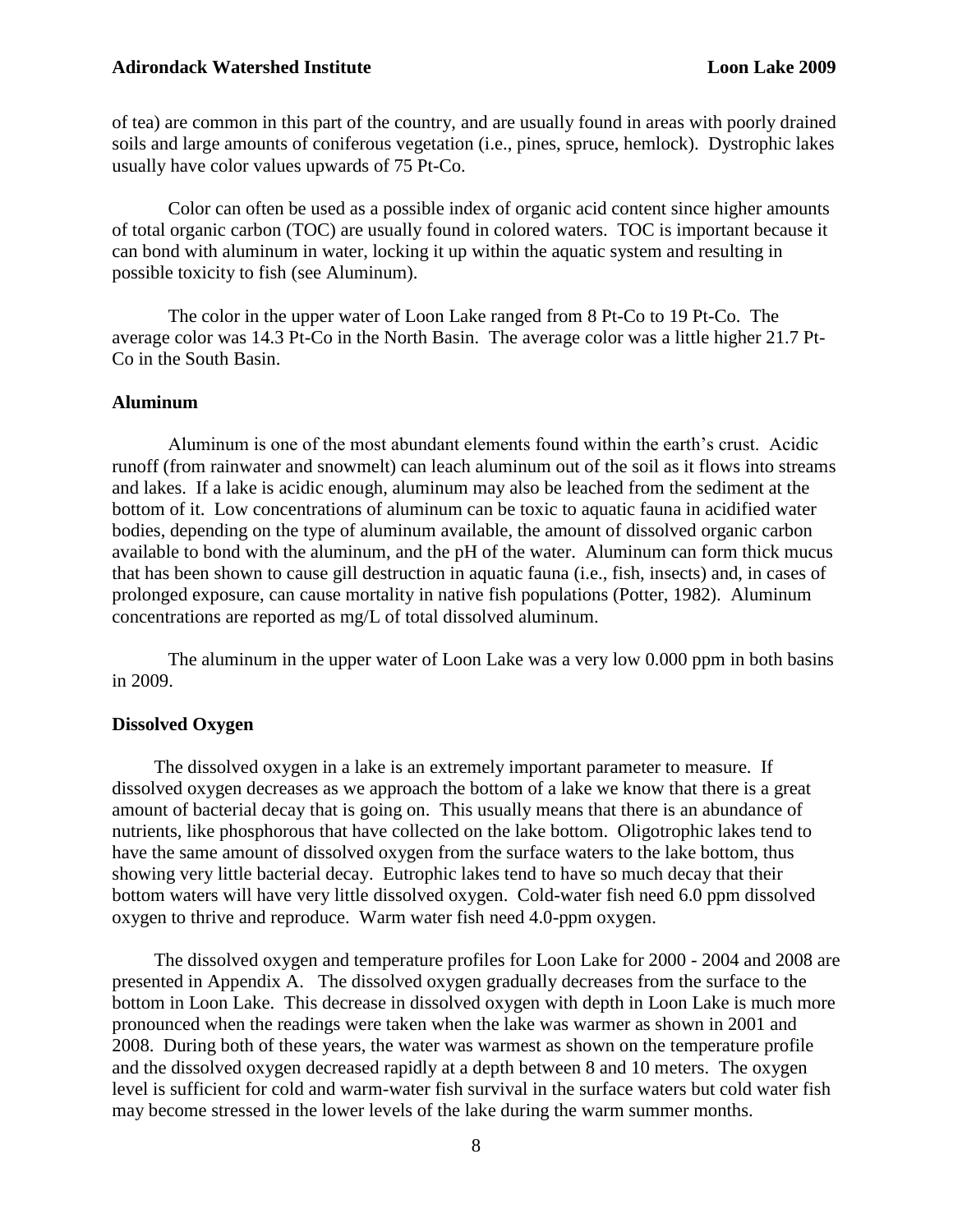## **Summary**

 Loon Lake was a slightly productive oligotrophic lake during 2009. Based on the results of the 2009 Adirondack Lake Assessment program, the acidity status of Loon Lake is considered to be satisfactory, with a low sensitivity to further acidic inputs.

 The trend graphs found in the Appendix only reflect data collected from the North basin or usual sampling location. The South Basin has only been sampled for two seasons. Twelve years of data are sufficient to detect water quality trends; and it is possible to compare the current data with the data collected in 1998 through 2008. This year, the alkalinity, color, total phosphorous, chlorophyll-a, and aluminum levels were lower than in 2008. In 2009, the pH, conductivity, Secchi disk transparency, nitrate, calcium and chloride levels were higher than in 2008. The total phosphorous has been at very low levels the past five years. This low total phosphorous level led to fewer nutrients in the lake available for algal growth. This was reflected by lower chlorophyll-a levels the past five summers and, because there was less algal growth, the Secchi disk transparency readings were higher the last six years. Over the entire twelve years of this study, the water quality of Loon Lake has improved greatly. Total phosphorous and chlorophylla levels have declined almost every year and this has led to an increase in secchi disk levels since 2002.

 The sampling of the lake was switched from five months and one station in the North to three months and two stations one in the North and one in the South. We recommend that this change to two stations continue in 2010. Loon Lake is a long narrow lake with two separate basins and each should be sampled and their water quality compared to see if there are any differences between the two basins. After 2010, the third year of two basin sampling it will be more statistically significant to begin to compare the water quality for the North and South Basins of Loon Lake.

## **Literature Cited**

- DEC & FOLA. (1990). Diet for a Small Lake: A New Yorker's Guide to Lake Management. New York State Department of Environmental Conservation & The Federation of Lake Associations, Inc.: Albany, New York.
- Greenberg, A.E., Eaton, A.D., and Leseri, L.A. (editors). (2005). Standard Methods for the Examination of Water and Wastewater, 21<sup>st</sup> Edition. American Public Health Association: Washington, D.C.
- Potter, W. (1982). *The Effects of Air Pollution and Acid Rain on Fish, Wildlife and Their Habitats – Lakes*. Technical Report FWS/OBS – 80/50.4. United States Fish and Wildlife Service, Biological Services Program: Washington, D.C.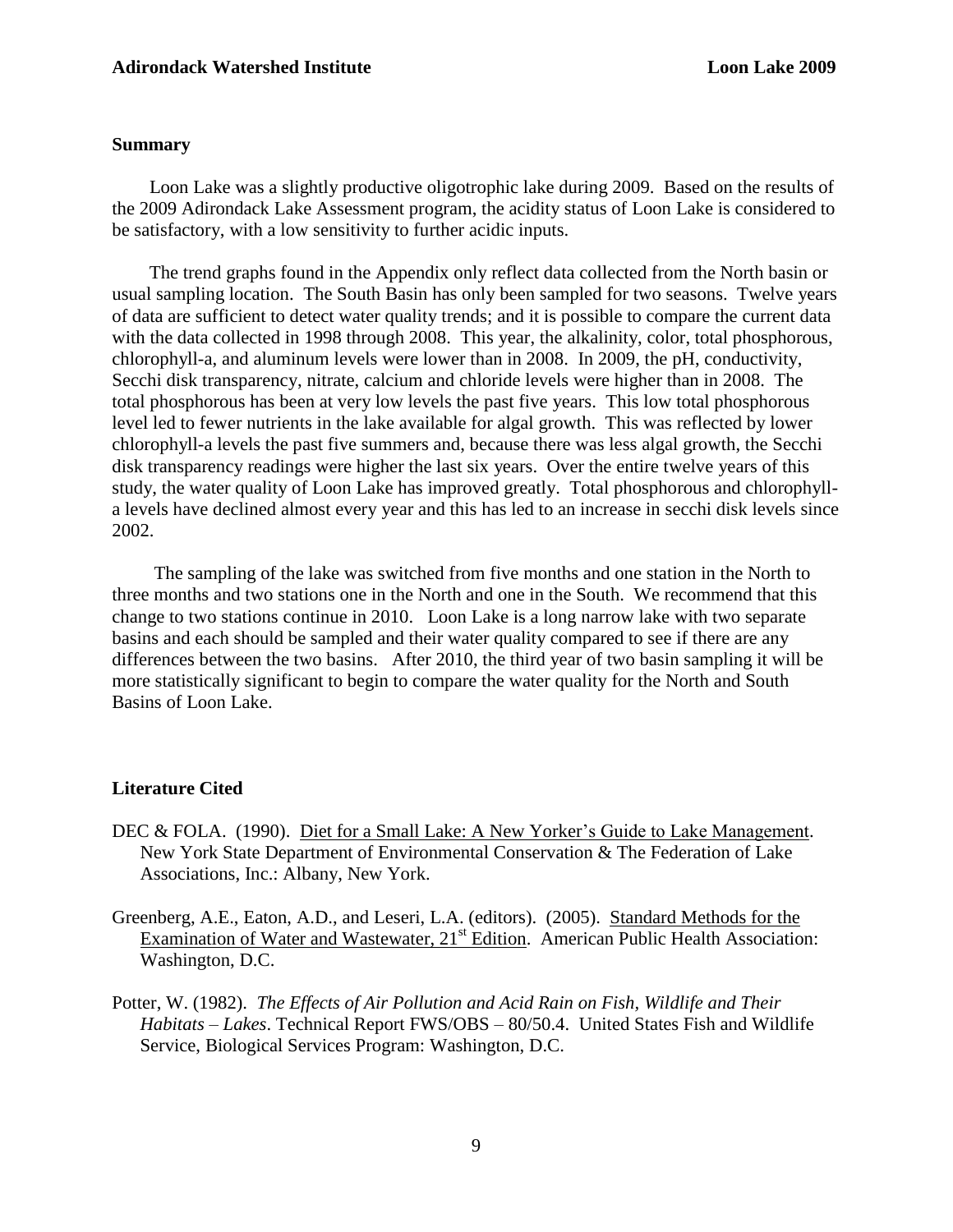# **Appendix A**

**Water Quality Data**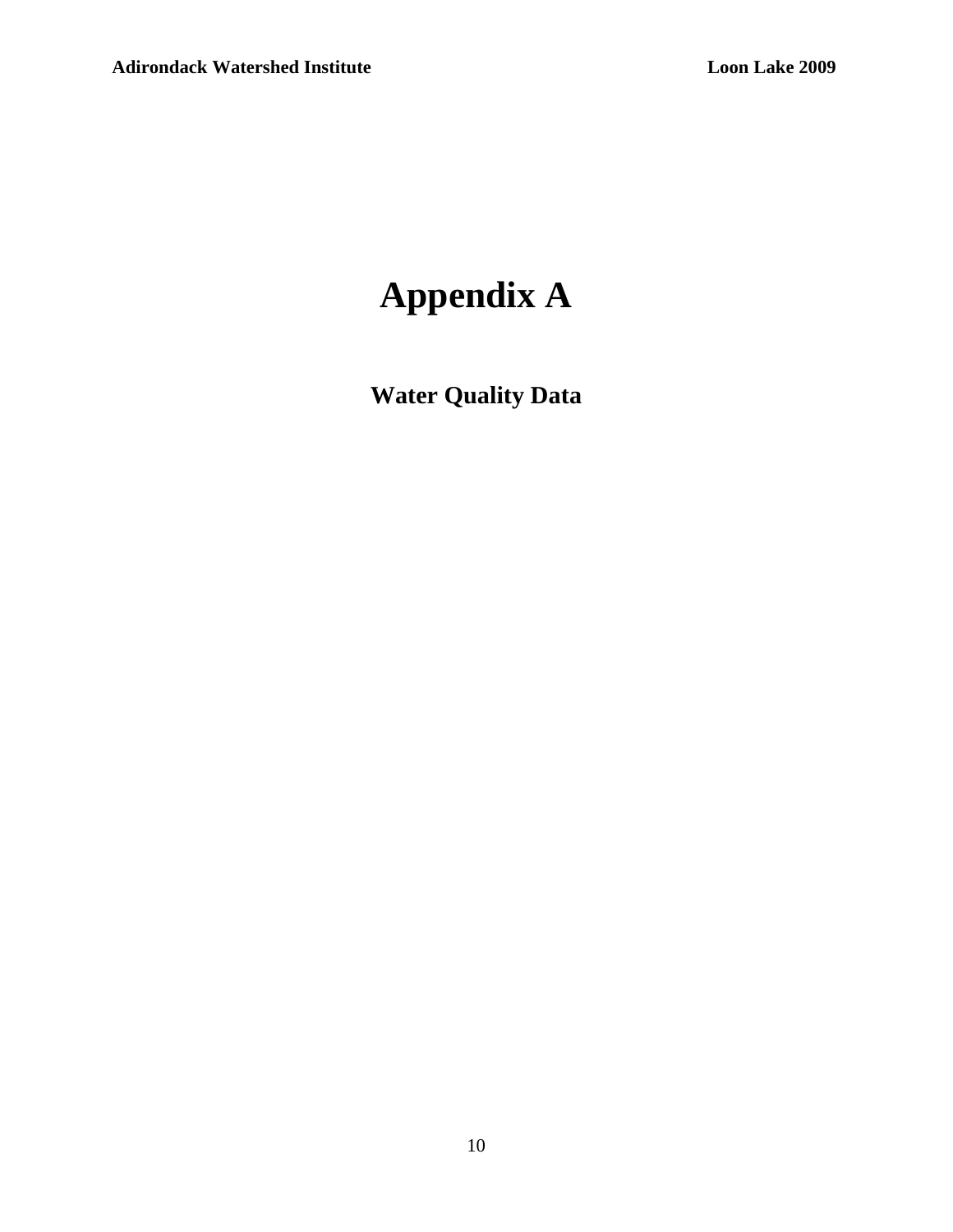



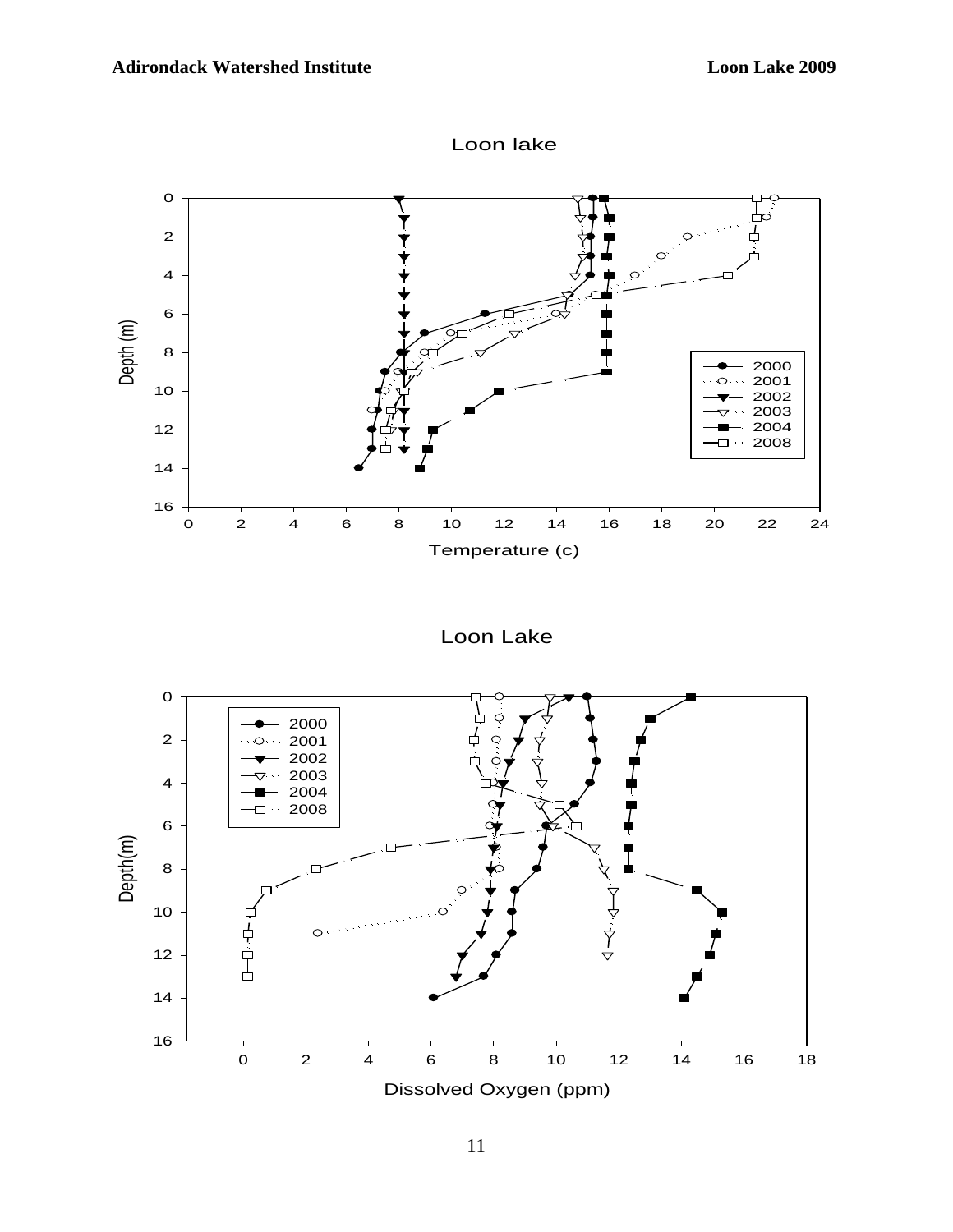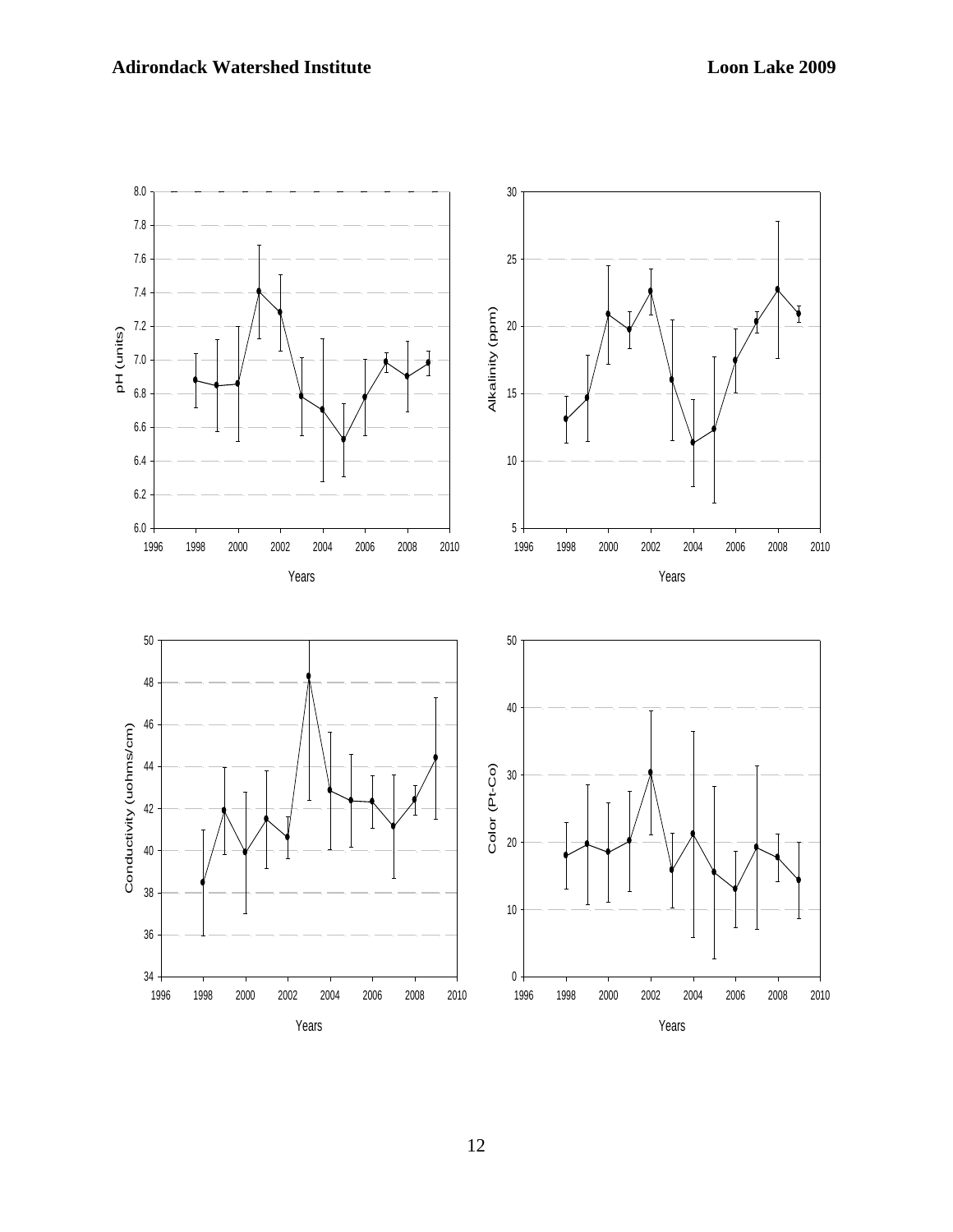# **Adirondack Watershed Institute Loon Lake 2009**